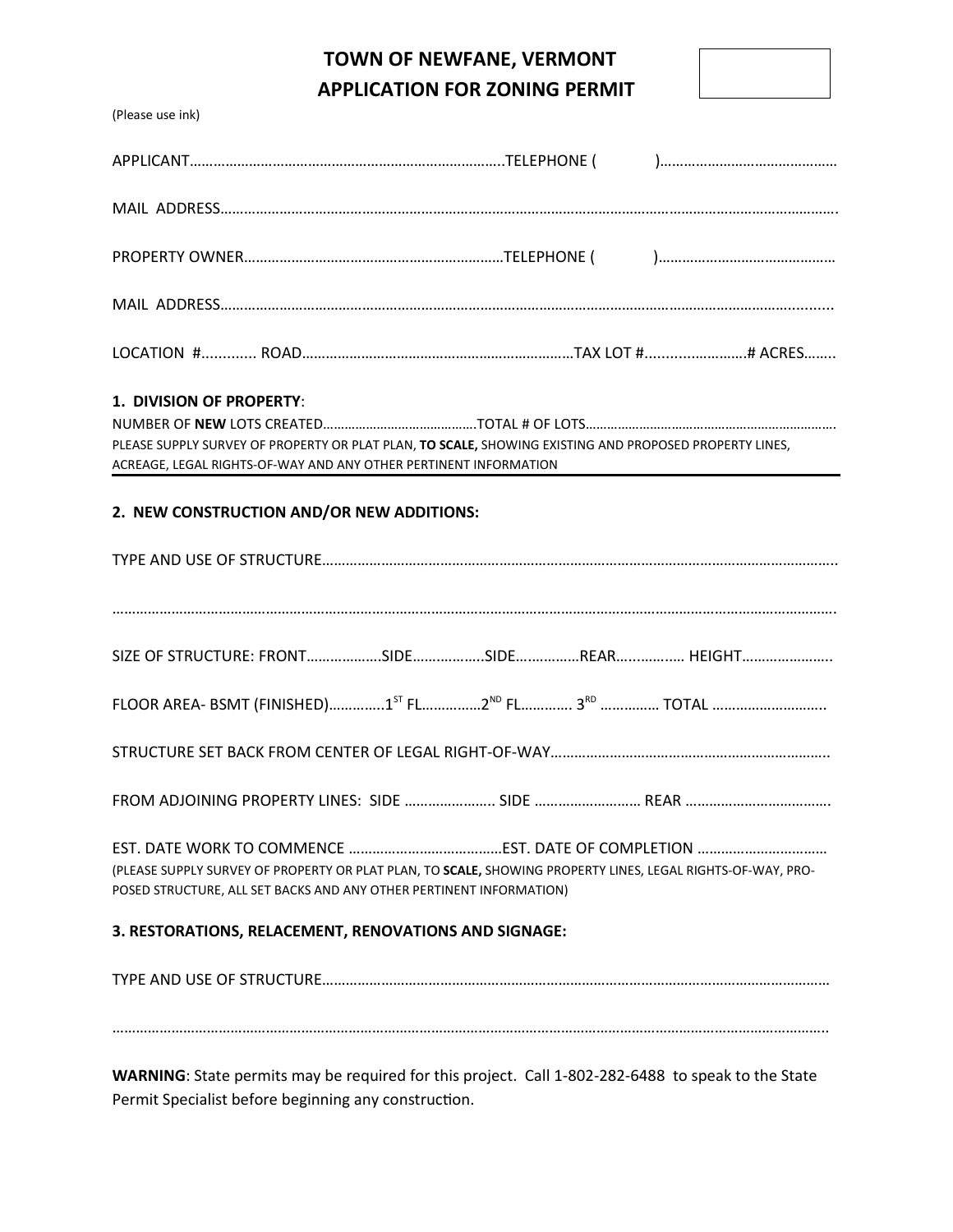### **APPLICATION FOR ZONING PERMIT**

| I HEREBY CERTIFY THAT ANY AND ALL STATEMENTS CONTAINED HEREIN ARE, TO THE BEST OF MY KNOWLEDGE,<br>TRUE AND CORRECT, AND I WILL COMPLY WITH ALL THE REQUIREMENTS OF THE TOWN OF NEWFANE ZONING BY-<br>LAWS. |                                    |                                            |  |  |  |
|-------------------------------------------------------------------------------------------------------------------------------------------------------------------------------------------------------------|------------------------------------|--------------------------------------------|--|--|--|
|                                                                                                                                                                                                             |                                    |                                            |  |  |  |
|                                                                                                                                                                                                             |                                    |                                            |  |  |  |
|                                                                                                                                                                                                             |                                    |                                            |  |  |  |
|                                                                                                                                                                                                             | (Do not write in the spaces below) |                                            |  |  |  |
|                                                                                                                                                                                                             |                                    | <b>RECORDING</b>                           |  |  |  |
|                                                                                                                                                                                                             |                                    |                                            |  |  |  |
|                                                                                                                                                                                                             |                                    |                                            |  |  |  |
| Of the TOWN of NEWFANE ZONING BY-LAWS                                                                                                                                                                       |                                    |                                            |  |  |  |
| <b>EXPLANATION:</b>                                                                                                                                                                                         |                                    |                                            |  |  |  |
|                                                                                                                                                                                                             |                                    |                                            |  |  |  |
|                                                                                                                                                                                                             |                                    |                                            |  |  |  |
|                                                                                                                                                                                                             |                                    |                                            |  |  |  |
|                                                                                                                                                                                                             |                                    |                                            |  |  |  |
| Applicant may appeal a rejection of this application to the DEVELOPMENT REVIEW BOARD (DRB) within FIFTEEN (15) DAYS of<br>the denial date.                                                                  |                                    | Referred to Development Review Board (DRB) |  |  |  |
|                                                                                                                                                                                                             |                                    |                                            |  |  |  |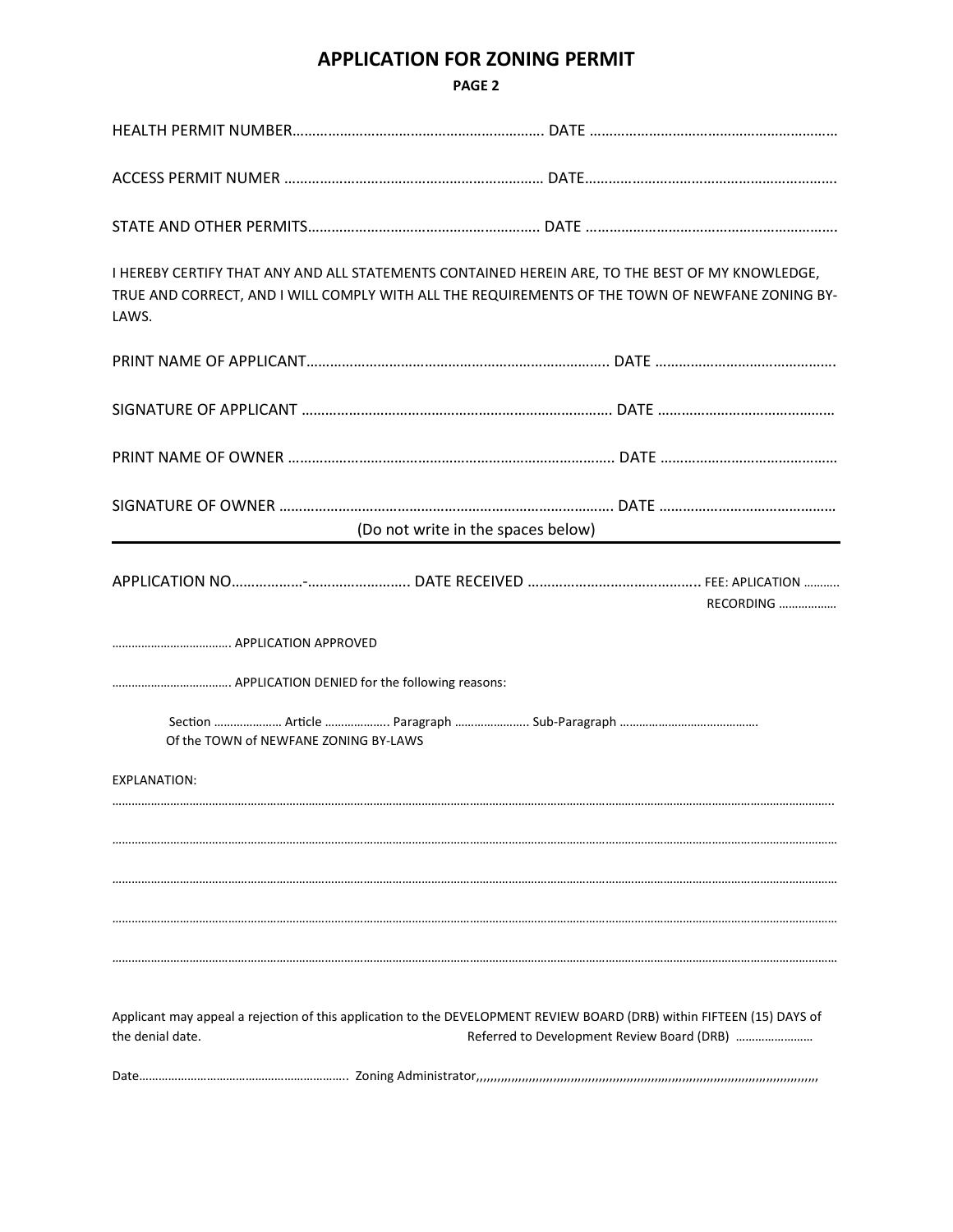## **Instructions for completing Zoning Permit Application**

#### Fill out application as completely as possible:

Name, address, zip code and telephone number of **applicant.** Name, address, zip code and telephone number of **Property Owner**. Property location, tax lot number and lot size.

#### **I Division of Property**

- A **Total** number of new lots created
- **B Total** number of lots after division
- C Supply a drawing (freehand or professional) to scale showing existing and **proposed lot, side, rear and** front lines, right-of-ways, and any other information of interest

#### **2.** New Construction and/or New additions

- A. Indicate type and use of structure, size, floor area, square foot total and height
- B. Front setback distance (minimum 65 ft. from center line of legal access).
- C. Side setback distance (minimum 25 ft. from either property line.
- D. Rear setback distance (minimum 25 ft from either property line.
- E. Structure distance from stream/river (minimum 75 ft. from high water mark).
- F. Structure must be erected on land with a slope of 25% or less.
- G. Estimate date work is to commence and estimated completion date.
- H. Supply a drawing (freehand or professional) to scale showing proposed structure, all setbacks, compass Points and other information of interest.
- 3. Restoration, Replacements, Renovations and signage
	- A. Indicate type and use of structure. See note on application section

Signatures of applicant and/or property owner- In lieu of signature, applicant may submit written permission by property owner for representation on permit application.

**WARNING: State permits may be required for this project. Call 1-802-279-4747 to speak to the State Permit Specialist before beginning any construction.**